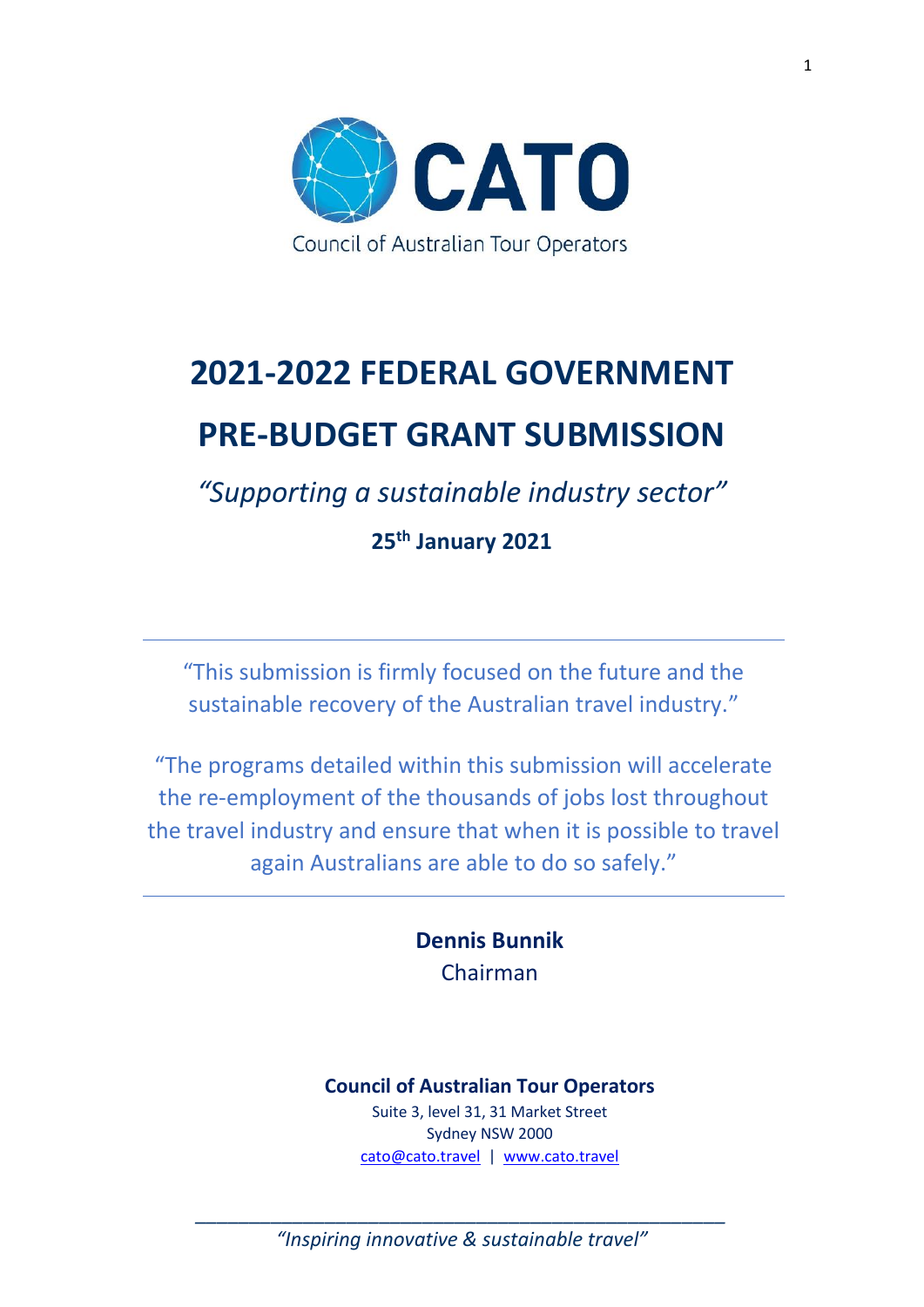# **Contents**

- **Page 3** Executive Summary
- **Page 4** Background
- **Page 5** Economic Impact (pre-COVID)
- **Page 6** Impact of COVID on CATO member businesses
- **Page 7** CATO Members role in rebuilding the industry beyond COVID
- **Page 8** Application for Government Support
- Page 9 Program Details:
	- Business Recovery & Sustainability Training & Development
	- Crisis Management and COVID-Safe Travel Training
	- COVID-Safe Travel Marketing
	- Underwriting CATO Membership Fees
	- Government Industry marketing fund
	- Development of Industry Standard Booking Terms & Conditions
	- Industry Reform Study

# **Page 14** Summary

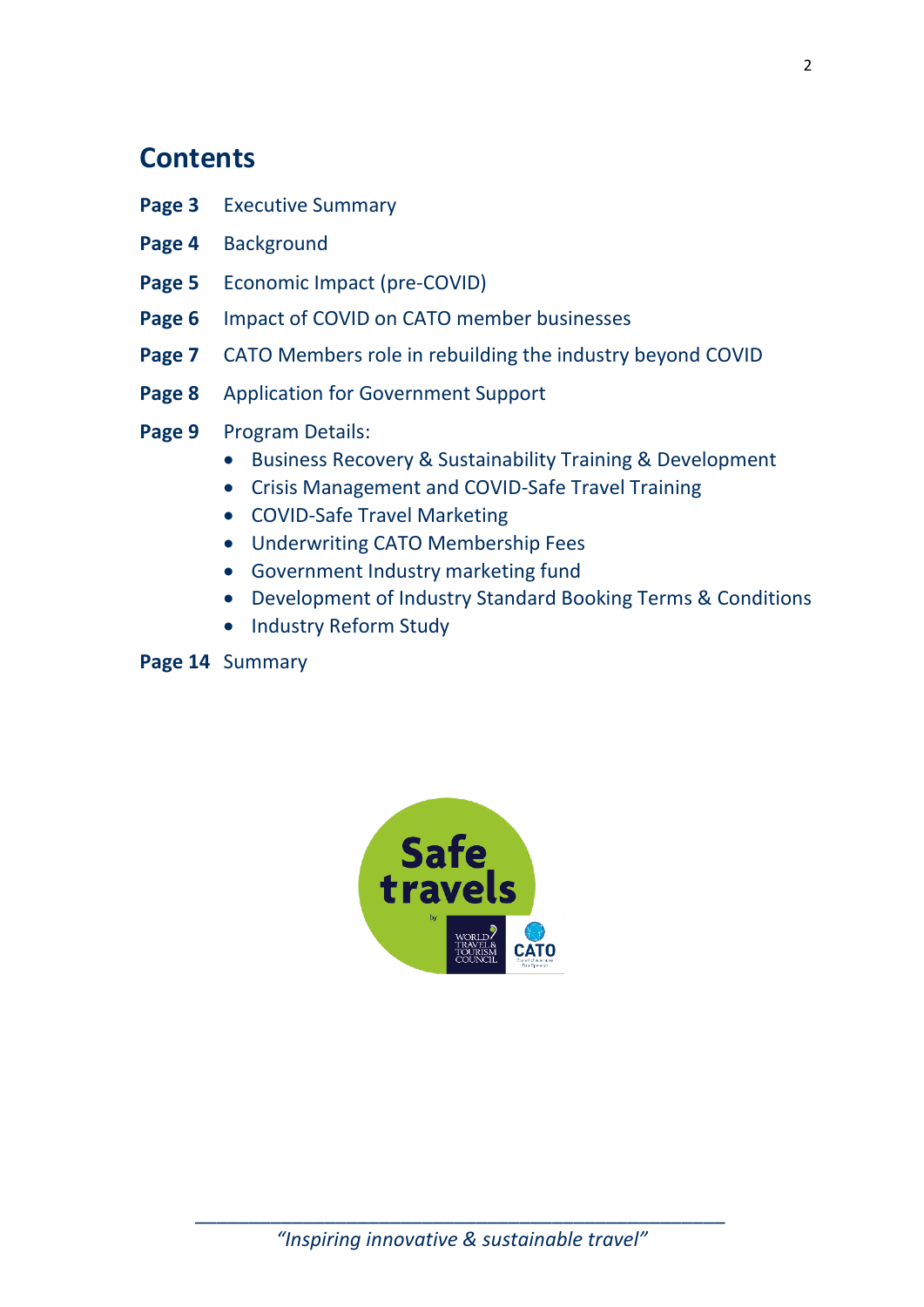#### **Executive Summary**

The Council of Australian Tour Operators (CATO) is Australia's peak outbound travel association representing Australian based organisations that **take the risk to invest in, develop, package, distribute and market product that is sold through travel agents** – effectively the "manufacturing" side of the travel industry known as **tour operators and/or wholesalers of travel product**. We refer to our members that create packaged travel product as the "land-supply" sector as we are focused on land-based holidays.

*Our members are the lifeblood of the travel industry.*

They are experts in their field who create, supply, deliver and support travel products and services to travel agents, to enable Australians to discover the world and return home safely.

CATO and its members have played a vital role, working closely with DFAT, to assist in the repatriation of more than 200,000 Australians when border closures and shutdowns made returning home more difficult at the onset of COVID.

The infographic below shows where CATO members are positioned in the travel industry ecosystem.



The economic impact from CATO members and other participants in the land-supply sector of the Australian travel industry is \$20 billion (\$10 billion direct and a further \$10 billion indirect). Further, in the ongoing COVID crisis 40,000 Australian jobs have been impacted across the travel sector.

The current COVID situation is critical as our members face a high risk of economic breakdown, both in terms of cash flow requirements and the ability to maintain operations. It is unlikely we will see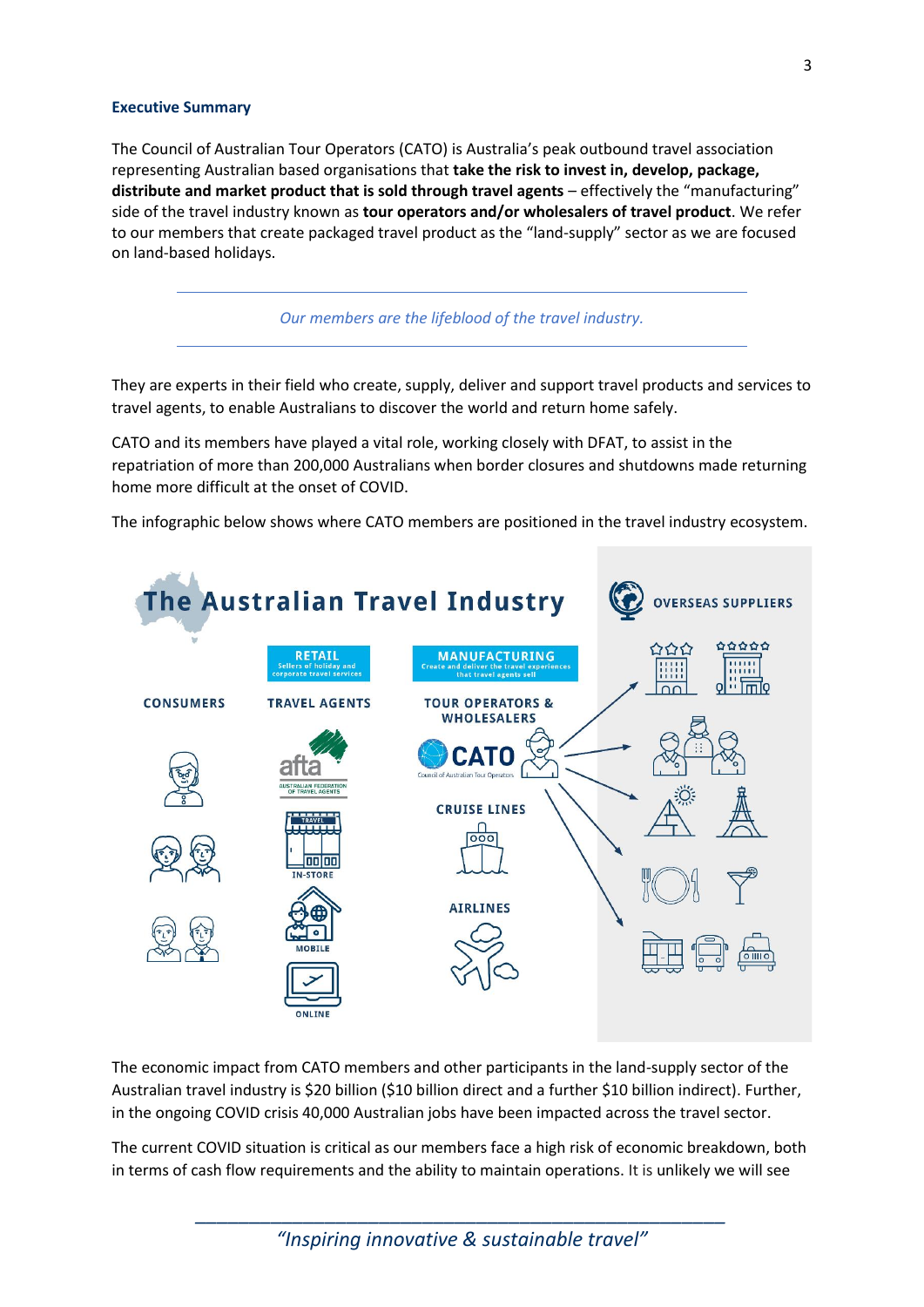revenue coming back in the next 12-18 months; therefore, the fast-tracking of safe border reopenings is critical.

Without CATO members, tour package options tailor-made to the Australian consumer will be extremely limited, leaving travel agents and travellers to book directly with international suppliers, predominantly foreign entities. These offshore suppliers do not have the same level of understanding of Australian travel needs, nor the relationship with our local authorities such as DFAT and the ACCC. This will result in major challenges in future crisis situations.

# **Given this scenario and the essential role that CATO members play in the travel and tourism sector, CATO seeks Government support with a grant request of \$10.5 million.**

This submission is firmly focused on the future and a sustainable recovery of the Australian travel industry. The programs detailed within this submission will accelerate the re-employment of the 1,000's of jobs lost throughout the travel industry and ensure that when it is possible to travel again Australians are able to do so safely.

We would welcome an opportunity to meet to discuss further the contents in this submission.

For further information regarding CATO's submission please contact:

Mr. Brett Jardine Managing Director Tel: +61 419 724 909 Email: [bjardine@cato.travel](mailto:bjardine@cato.travel)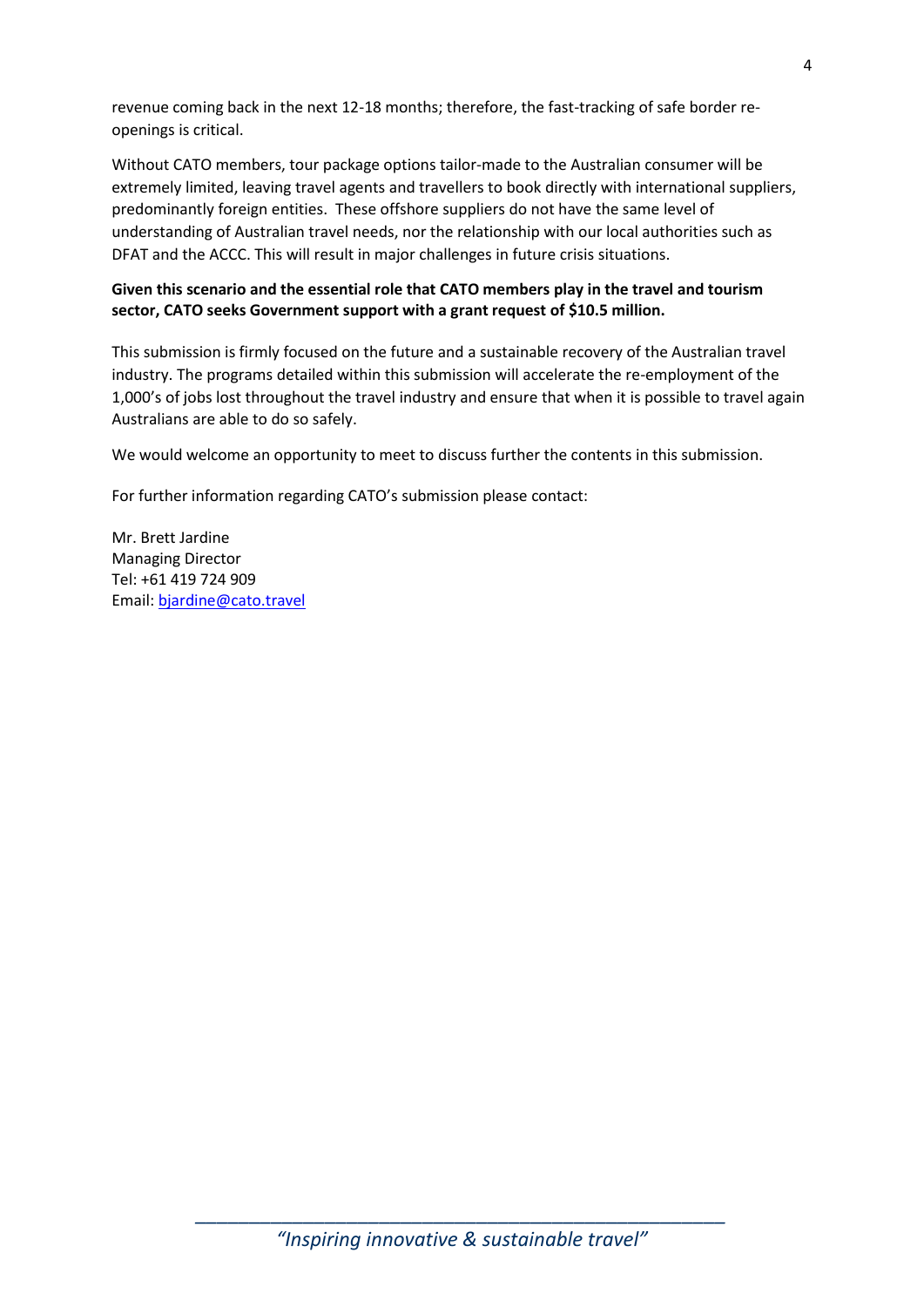#### **Background**

The Council of Australian Tour Operators (CATO) is the representative body of the land supply sector of the Australian travel industry.

CATO members comprise of tour operators and wholesalers (full members) as well as tourist offices and travel related product and service providers (associate members), who will all play a vital role in enabling Australians to safely travel again once the borders reopen.

Our tour operator and wholesaler members are the lifeblood of the travel industry. From SME's to household brands, they are our Australian travel industry experts, epitomising best practice as well as being forward thinking entrepreneurs and business leaders, who will take the industry into the future – inspiring innovation in a socially and sustainable manner.

*Our members create, supply, and deliver travel products and services, sold predominantly by retail travel agents to enable Australians to discover the world and return home safely.* 

Without these businesses, travel agents would face overwhelming challenges to sell international travel due to the legal limitations and complexity of contracting with many service providers worldwide.

CATO as an association provides invaluable support and delivers benefit to its members through four strategic pillars. During the COVID crisis these services are more essential to our members than ever before:

- 1. **Advocacy**: creating unity and one voice in representing the Australian land-supply sector of the travel industry through coordinated and concise government liaison and open dialogue with other industry sectors on relevant industry needs.
- 2. **Research**: providing annual research on the size, scope, and trends of international leisure travel from the Australian market.
- 3. **Education**: providing education and events to its members across multiple areas including, but not limited to, compliance, legal, marketing and crisis management.
- 4. **Marketing**: delivering a credible profile for its members through extensive public relations and media initiatives as well as the development of its own publications delivered to both the travel trade and consumers.

CATO is an active participant on the **Department of Foreign Affairs and Trade (DFAT)** Travel Industry Consultative Committee, is actively engaged with the **Australian Competition and Consumer Commission (ACCC)** and works closely with the **Insurance Council of Australia (ICA).**





Safe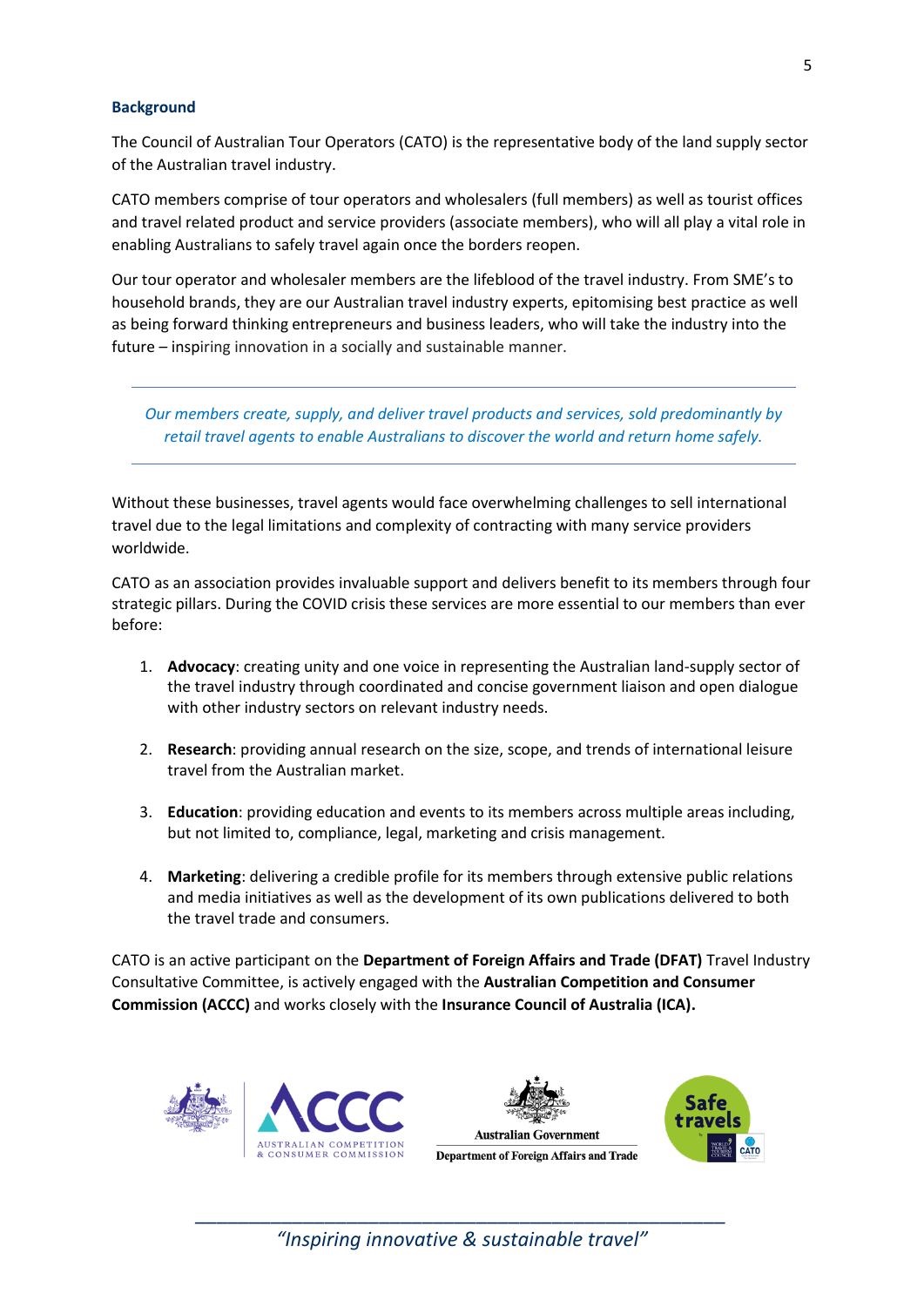### **Economic Impact (pre-COVIDCOVID)**

#### **In 2019:**

- 11 million Australians travelled overseas (ABS data), 6.5 million of these were for the purpose of a holiday.
- This equates to 1:4 Australians travelling overseas a 25% market penetration.
- The average spend by Australian holiday makers was \$8,000 (CATO consumer survey Feb 20 – 1,300 responses from our active magazine database).
- This equates to more than \$52 billion spent on international leisure travel by Australians.
- This spend directly supports 40,000 Australian jobs across the outbound travel sector, which in turn underpins aviation capacity supporting the Australian inbound tourism sector.
- Based on CATO research and direct member data, the economic impact from CATO members and other participants in the land-supply sector of the Australian travel industry is estimated at over \$20 billion (\$10 billion direct and a further \$10 billion indirect).
- CATO members alone paid out over \$1 billion in travel agent commissions in 2019 and further supported the retail travel sector at an approximate cost of \$250 million through;
	- o Brochure printing and distribution
	- o Override commissions to retail network head offices
	- o Additional incentives based on sales targets
	- o Conference fees and sponsorship
	- o Co-operative advertising funds for consumer marketing
	- o Heavily subsidised travel consultant educational trips
	- o Travel prizes, incentives, trips, give-aways

*This level of support in the current climate will not be possible to extend to travel agents which will further impact education and awareness to consumers.*

#### **Moving forward:**

As Australian States continue to struggle with an agreed and appropriate national approach to dealing with COVID, we question how (as a nation) we can expect to safely negotiate international travel (inbound and outbound) with 195 other countries.

As a result of the inconsistent approach to border controls within Australia, consumer confidence in travel is at an all-time low. This has led to a significant decline in bookings for future travel.

As revenue achieved by a travel intermediary cannot be recognised until travel has availed, our industry is faced with a further 12-18 months of extreme adversity.

Our members current view is that until a vaccine has been widely accepted and rolled out, it is unlikely we are going to see revenue returning within the next 12-18 months, and sufficient revenues are unlikely to return to the sector until the opening of the higher value US and European markets.

It is also estimated that passenger traffic will not return to pre-crisis levels until at least 2024.

The situation is now at a critical juncture as our members face a high risk of economic breakdown both in terms of their cash flow requirements and their ability to maintain operations, even in a hibernated model to service both the requirements of agents and the consumer.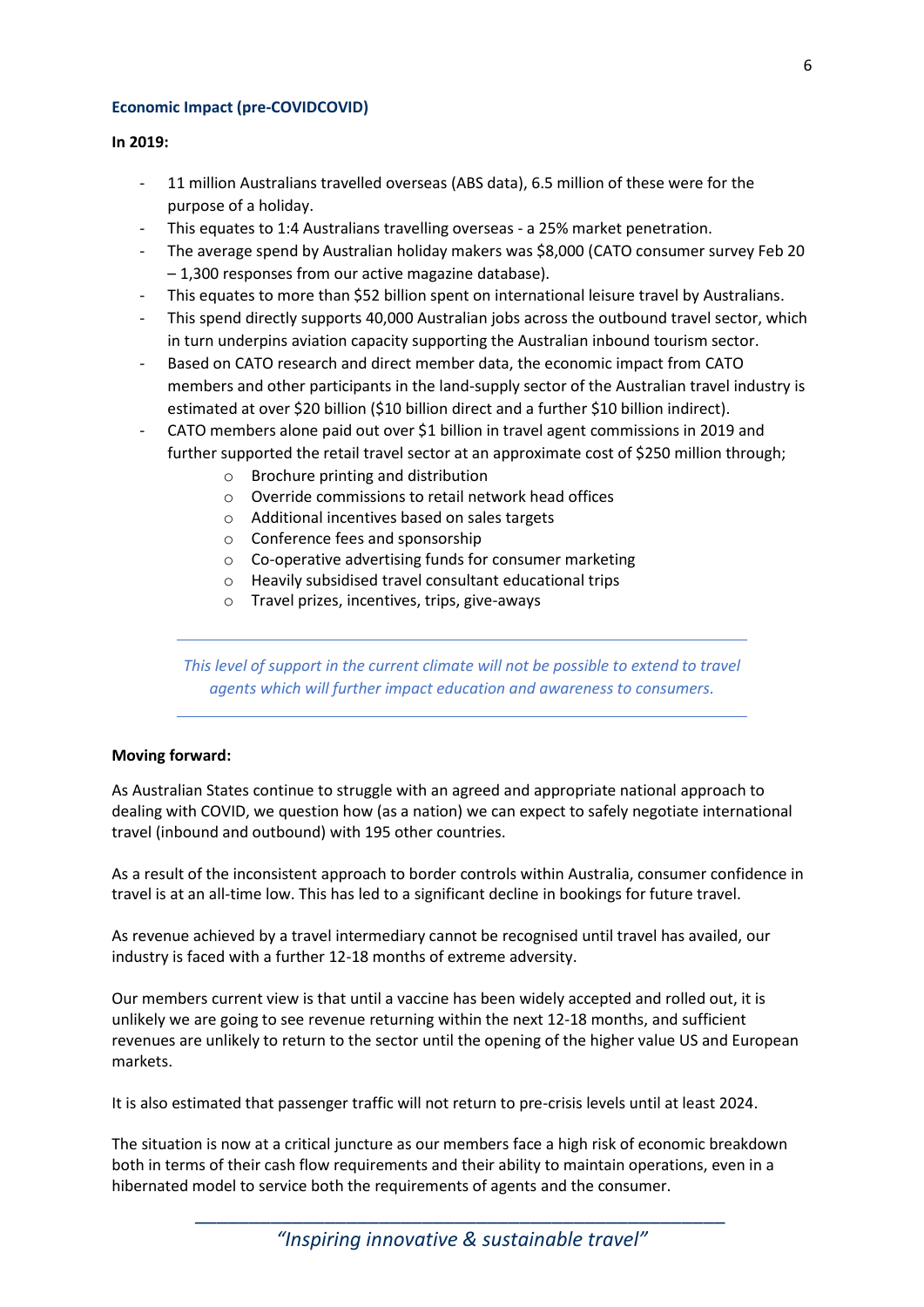#### **Impact of COVID on CATO member businesses**

Since the official ban on all overseas travel and the subsequent closure of Australia's international borders from the 24<sup>th</sup> of March 2020, CATO members have been prevented from trading. This has resulted in negative income due to the volume of booking cancellations and refunds processed.

The priority for CATO and its members as COVID impacted the world was as follows:

- **Provide support to Government & Australian Travellers/Residents**:
	- $\circ$  CATO and its members played a vital role working closely with DFAT to assist in the repatriation of 200,000 Australians at the onset of COVID.
	- $\circ$  This assisted enormously to reduce the pressure of DFAT's consular assistance program.
	- o This is a role CATO members have played in many previous crisis situations including in recent times the Sri Lankan Bombings, Arab Spring, and numerous other natural disasters.

## - **Prioritise Booking Cancellations:**

- o Once the initial repatriation phase was over, CATO members turned their attention to processing the cancellation of all future bookings.
- $\circ$  The complex nature of travel resulted in dealing with dozens of different suppliers in multiple countries just to cancel one passenger booking.
- o The sheer volume of bookings being cancelled, and that the system was not designed to operate in reverse, was an extensive task alone.
- $\circ$  In many cases the funds were held by suppliers located overseas who were themselves in lockdown and, in some instances, prevented by their own governments from processing international money transfers.
- $\circ$  The estimated value of cancellations and refunds was AUD 10 billion on behalf of 4 million Australians.

*Whilst the industry has been impacted by many global events and natural disasters, nothing compares to the magnitude of COVID.* 

#### - **Travel Credits**:

- $\circ$  Due to the complexity around the structure of the global travel ecosystem and foreign government policy, many passengers have been issued travel credits rather than refunds.
- $\circ$  For Australian consumers to use these credits it is vital that CATO members remain viable.

#### - **Business Sustainability**:

- o The financial impact of COVID on CATO members has been devastating. Confirmation from our members conservatively indicates 50% of jobs have been lost already and those that remain are supported entirely by JobKeeper.
- o Members had to act quickly to put staff reduction measures in place as well as shifting to remote operations. This is in addition to keeping a minimal staffing structure to process non-revenue generating income such as cancellations and refunds.
- o All business expenditure has been cut to allow for survival.
- $\circ$  CATO members have had to absorb the substantial cost of pre-COVID marketing of travel that has now generated zero return.
- o Loss of industry knowledge from the market which will be hard to replace as businesses look to rebuild.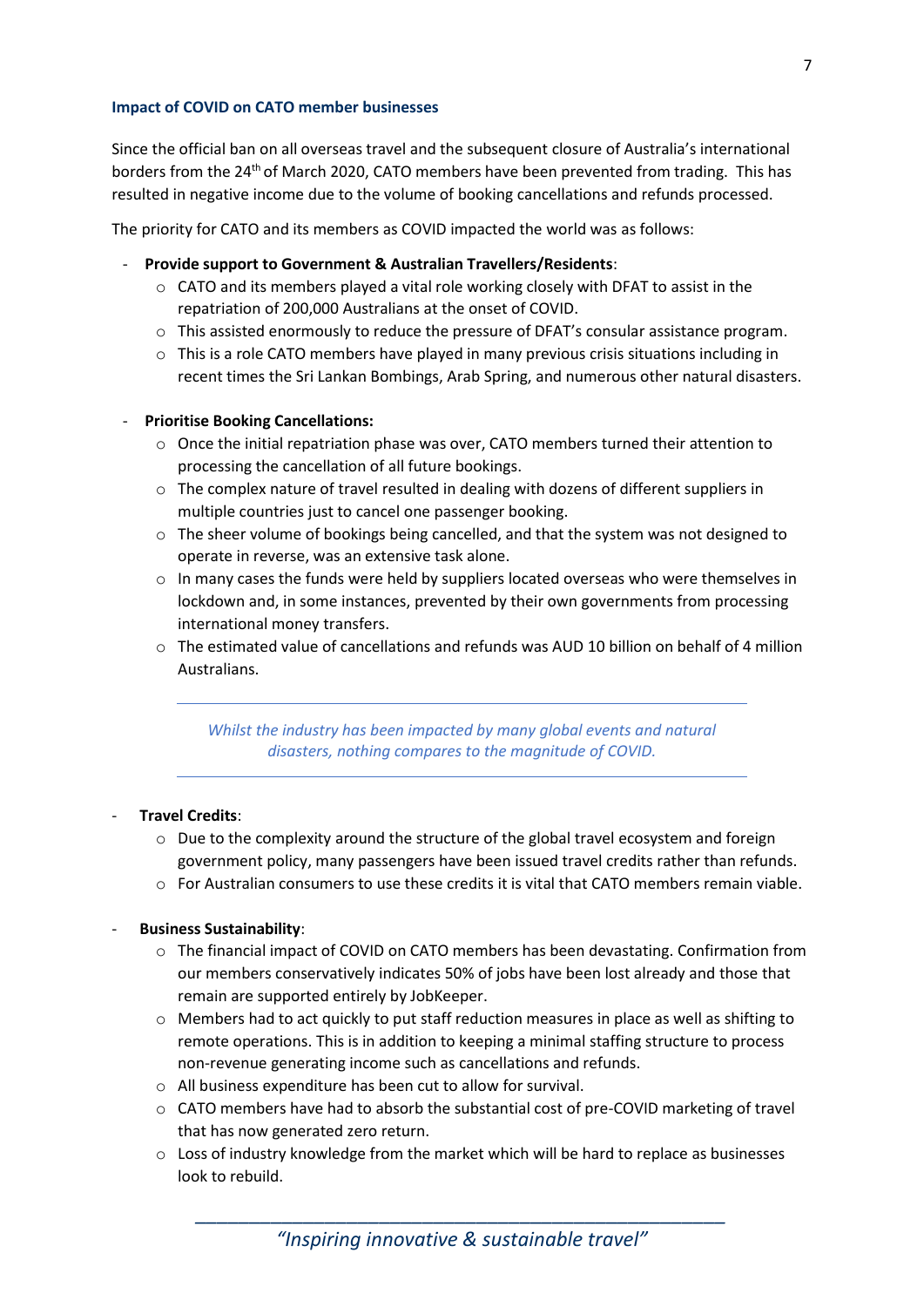## **The role CATO Members will play in rebuilding the industry beyond COVID**

The majority of CATO members are destination experts or specialists in a particular style of travel that is only deliverable through international travel. The ability for these organisation to pivot and sell domestic travel (in most cases) is simply not viable.

As such we must focus our efforts supporting CATO members that create and deliver the travel services sold through travel agents to ensure they survive to be part of the significant economic activity generated by the travel industry.

Our members' investment in product development, marketing, training, and promotional activity helps to underpin not only the 40,000 jobs (pre-COVID) that make up the travel industry, but also supports the broader Australian economy through sectors such as airlines, hospitality, media, technology, events, education, printing, and other allied services.

*Outbound travel services drive significant volume that directly supports the Australian aviation sector and are completely complimentary to our country's inbound tourism offering.*

Due to its geographic location Australians travel further and longer than any other nationality. As noted above, in 2019 6.5 million Australians travelled overseas for leisure purposes.

#### **Post COVID CATO members will:**

- Develop a safe, hygienic, and sustainable product offering for consumers to book for international travel through travel agents or directly.
- Ensure their clients return home safely in times of crisis
- Educate travel agents and consumers on the importance of DFAT travel advisories
- Continue to support DFAT in bringing Australians home when global events impact travel.
- Work with the World Travel and Tourism Council (WTTC) in the delivery of agreed COVID safe travel protocols, which will play a vital role in educating travellers
- Encourage members to promote the use WTTC COVID Safe Travel Stamp (available under licence from CATO) across all marketing activity. NB: Users must agree to abide by CATO's safe travel protocols developed in alignment with those issued by the WTTC.

Without CATO members, travel agents and travellers will be left to book directly with international suppliers, who do not have the same level of understanding of Australian travel needs nor the relationship with DFAT. This will result in major challenges in future crisis situations.

CATO consumer research confirms there is a significant amount of pent-up demand for overseas travel and there will be a heavy demand for functioning teams within the CATO membership to be active (and viable) to facilitate this requirement. In many cases, where credits are on file, this will be a duplication of work that has already been processed.

CATO members will continue to create the travel products that travel agents sell**. This requires significant upfront investment by CATO members in product development, training, and marketing.**

Without this investment by CATO members, there is a significant flow-on effect to the existence of travel agents, whereby they will have little or no product to sell to consumers.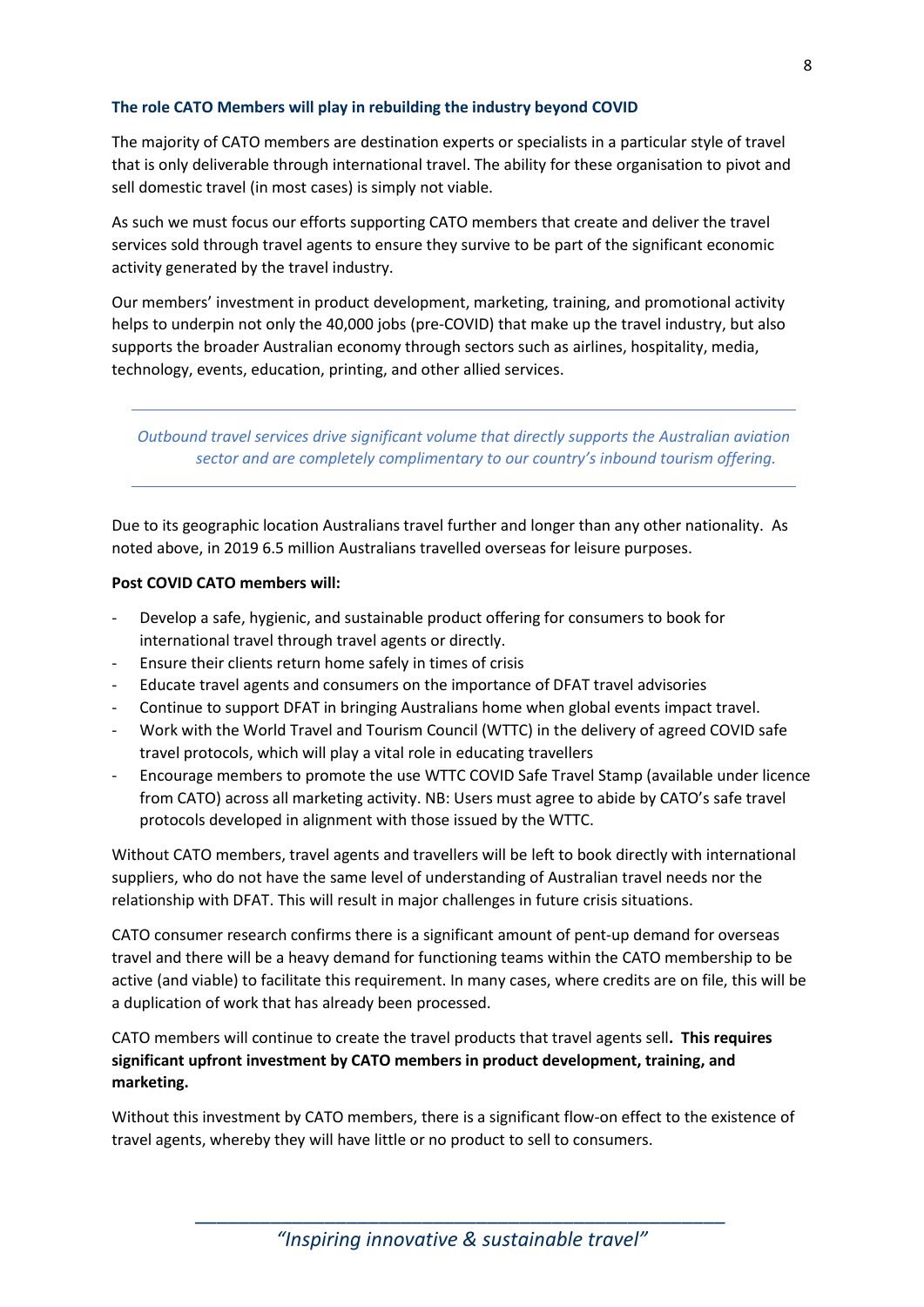#### **Application for Government Support**

CATO would like to firstly acknowledge and extend our thanks and appreciation to the Australian Government for its economic response to the COVID pandemic. The support measures that have been delivered including cash flow and employment support has greatly assisted in this time and JobKeeper has been a lifeline to many businesses.

As we emerge from COVID, industry experts predict leisure travel will not return to pre-*COVID levels until 2024. As such, the extension of JobKeeper beyond March 2021 is critical.*

Until international borders restrictions are lifted, the movement of people resumes, and travel products can be sold, the travel industry will continue to be severely impacted.

In extending JobKeeper CATO supports the increasing of the 30% revenue drop threshold to 70% in order for a company to continue to qualify for the program. In recognition of the continued devasting impact of COVID related border closures we call for JobKeeper payments (using the 70% threshold) to be restored to their original \$1,500 per fortnight level.

Without open international borders, the majority of CATO members will continue to face operations with nil income (as has been the case since March 2020) to process cancellations and credits/refunds. Without being able to trade due to Government restrictions, this process of handling cancellations, refunds and credits has been provided on behalf of consumers at no charge.

We seek the Government's assistance to support our sector of the industry to survive this crisis and to prepare for an accelerated recovery that will allow us to rebuild jobs and ensure Australians are able to travel safely.

*Request for funding of \$10.5m to allow CATO to support recovery of our critical sector.*

CATO is seeking direct funding to allow us as an association to be able to support this sector of the industry to **re-employ staff and rebuild their businesses in a sustainable manner** for the future by developing and executing the following business growth programs.

- Training for members to enable delivery of a **COVID-safe travel experience for Australians** and to effectively crisis-manage potential outbreaks. NB: Increased member education will **alleviate pressures on Australia's Department of Foreign Affairs and Trade (DFAT).**
- Development and delivery of an extensive **consumer marketing campaign** to promote our members using globally agreed WTTC safe travel protocol guidelines and highlighting use of the WTTC COVID Safe Travel Stamp (issued under licence via CATO).
- Development and distribution of **consumer/traveller education messaging regarding COVID safe travel** in conjunction with DFAT.
- Develop and implement industry **standard booking terms & conditions** (for adoption by all members) better aligned with Australian Competition and Consumer Commission (ACCC) guidelines leading to better outcomes for clients and members and reducing pressures on ACCC services.
- Investigation and support of potential industry reforms as a result of COVID.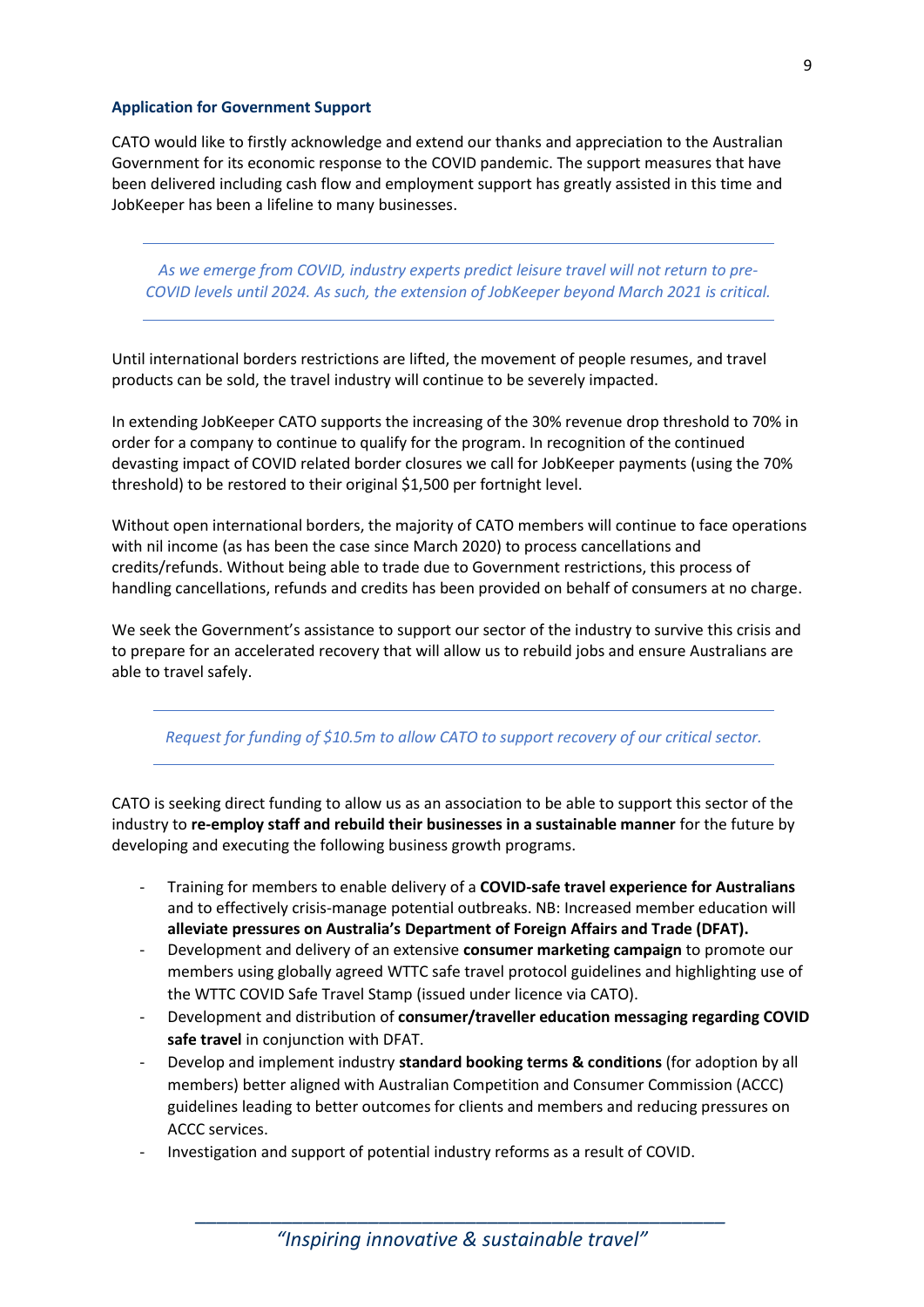- Support to members through technology developments that will assist travel agents in selling locally developed travel packages to consumers.
- **Provide a grant to member businesses** that need support to develop and print brochures and/or develop enhanced online capabilities for agents to sell destinations to consumers.

# **Program Details**

**CATO will undertake to provide the Government with regular updates on outcomes from each of the programs included in this grant submission.** 

# **1. Business Recovery & Sustainability Training & Development - \$1.5m**

- *Ensure business sustainability*
- *Increased sector employment*
- *Future-proof businesses*

The stronger CATO members can come out of the COVID crisis, the quicker travel industry jobs will recover. This includes direct employment by CATO members as well as the broader travel industry and associated sectors.

CATO's Business Recovery Training will focus on providing CATO members with the practical skills to ensure business continuity and sustainability for the future as well as the tools to review their business models and the ability to reshape their activity for future success. This includes financial management, human resources, business sustainability, marketing, and sales as well as in-depth training on growth indicators and finding your formula for business success.

The 18-month training/growth programs will be delivered online by accredited training providers with industry experience. Training will be provided free of charge to CATO members.

| <b>Creation of Training Program:</b> | \$300,000                                                                                                                                                                                                             |
|--------------------------------------|-----------------------------------------------------------------------------------------------------------------------------------------------------------------------------------------------------------------------|
| Delivery of Training Program:        | \$1,200,000                                                                                                                                                                                                           |
| Time Frame:                          | 18-month program with impact within 6 months                                                                                                                                                                          |
| Outcome:                             | This program will allow CATO members to execute<br>accelerated re-employment programs, additionally creating<br>more travel agent opportunities (minimum of 3 times the<br>rate of not having this program in place). |
|                                      | It will drive companies into a growth phase, to allow them<br>to return to profitability within 18 months.                                                                                                            |
|                                      | It will upskill business owners and staff, reducing the risk of<br>businesses closing, further impacting the economy.                                                                                                 |
|                                      | Direct economic benefits to the education sector and<br>further indirect benefits to Australian businesses servicing<br>CATO members.                                                                                 |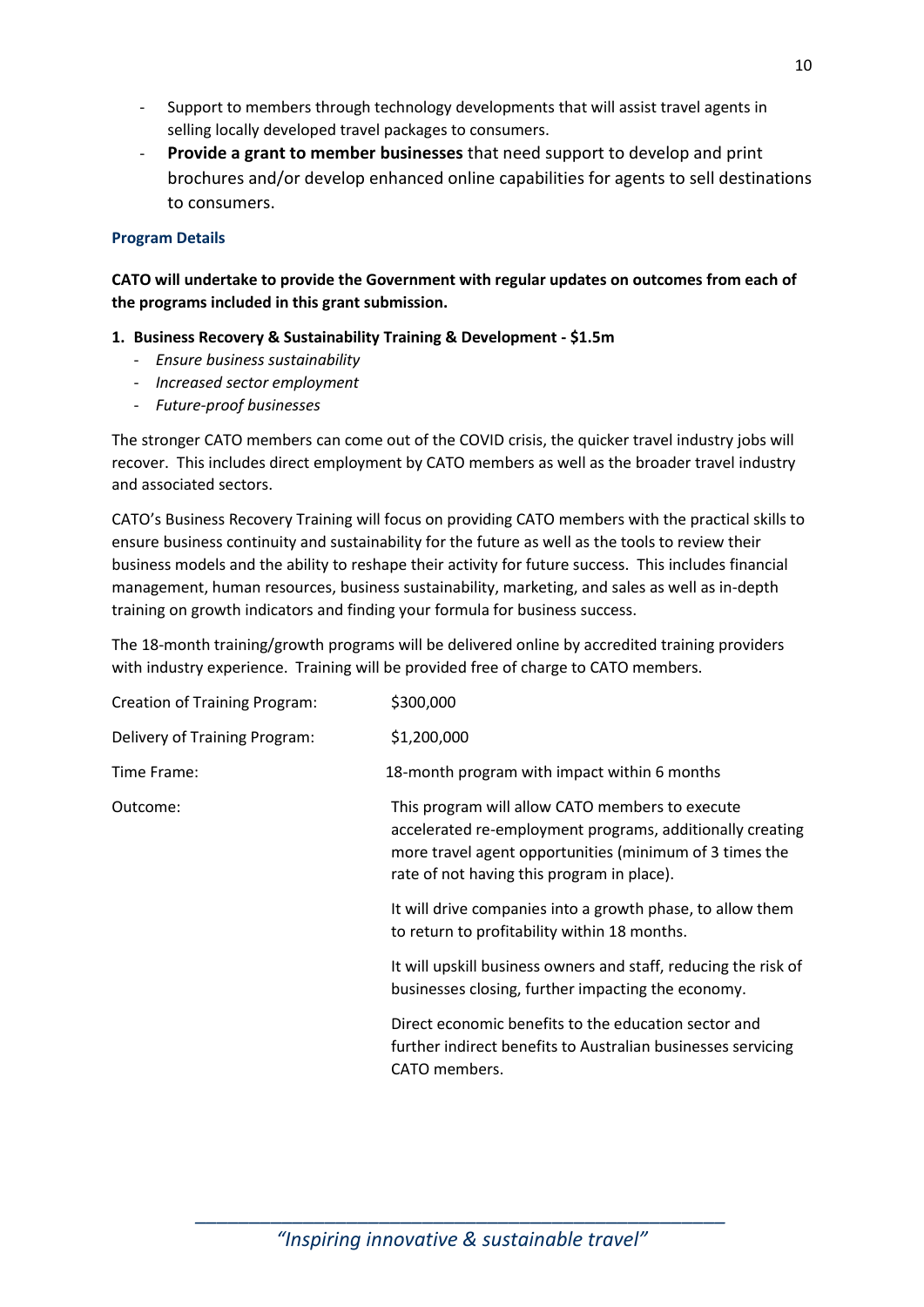# **2. Crisis Management and COVID-Safe Travel Training - \$1m**

- *Development of COVID-Safe Travel Protocols for Australian operators*
- *Sector-wide crisis management training*
- *Ensuring Australian traveller safety*

CATO members are highly experienced in dealing with crisis situations. This includes natural and man-made disasters, civil-war, revolutions, and terrorism. COVID has presented new challenges and it is important that we learn from this experience and incorporate these learnings into our future crisis management training programs.

Similarly, as the world emerges from COVID, it is essential that our members are fully equipped to provide COVID-safe travel experiences and are able to deal with any future outbreaks quickly, safely, and efficiently.

CATO will play a vital role in educating our members and ensuring they are ready to handle these challenges.

# **Phase 1:** *Development of COVID-Safe Travel protocols*.

Using the world's best practice, as developed in consultation with the World Travel & Tourism Council (WTTC), CATO will develop a series of safe travel protocols. Training sessions will then be conducted with all CATO members to ensure they are implemented.

## **Phase 2:** *Crisis Management Training*

A detailed analysis will be undertaken of how the travel industry handled the COVID crisis globally. Learnings from this will be used to develop training programs for all CATO members on best-practice for dealing with any future crisis.

| Creation of Programs: | \$250,000 per program                                                                                                                                                                                                   |
|-----------------------|-------------------------------------------------------------------------------------------------------------------------------------------------------------------------------------------------------------------------|
| Delivery of Programs: | \$250,000 per program                                                                                                                                                                                                   |
| Outcome:              | Traveller Safety - CATO members will be prepared and ready to<br>execute promptly the correct response to any potential crisis whilst<br>ensuring the safety of Australians continues to be the number one<br>priority. |
|                       | Consumer confidence to travel - kickstarting investment back into<br>travel to stimulate the economy.                                                                                                                   |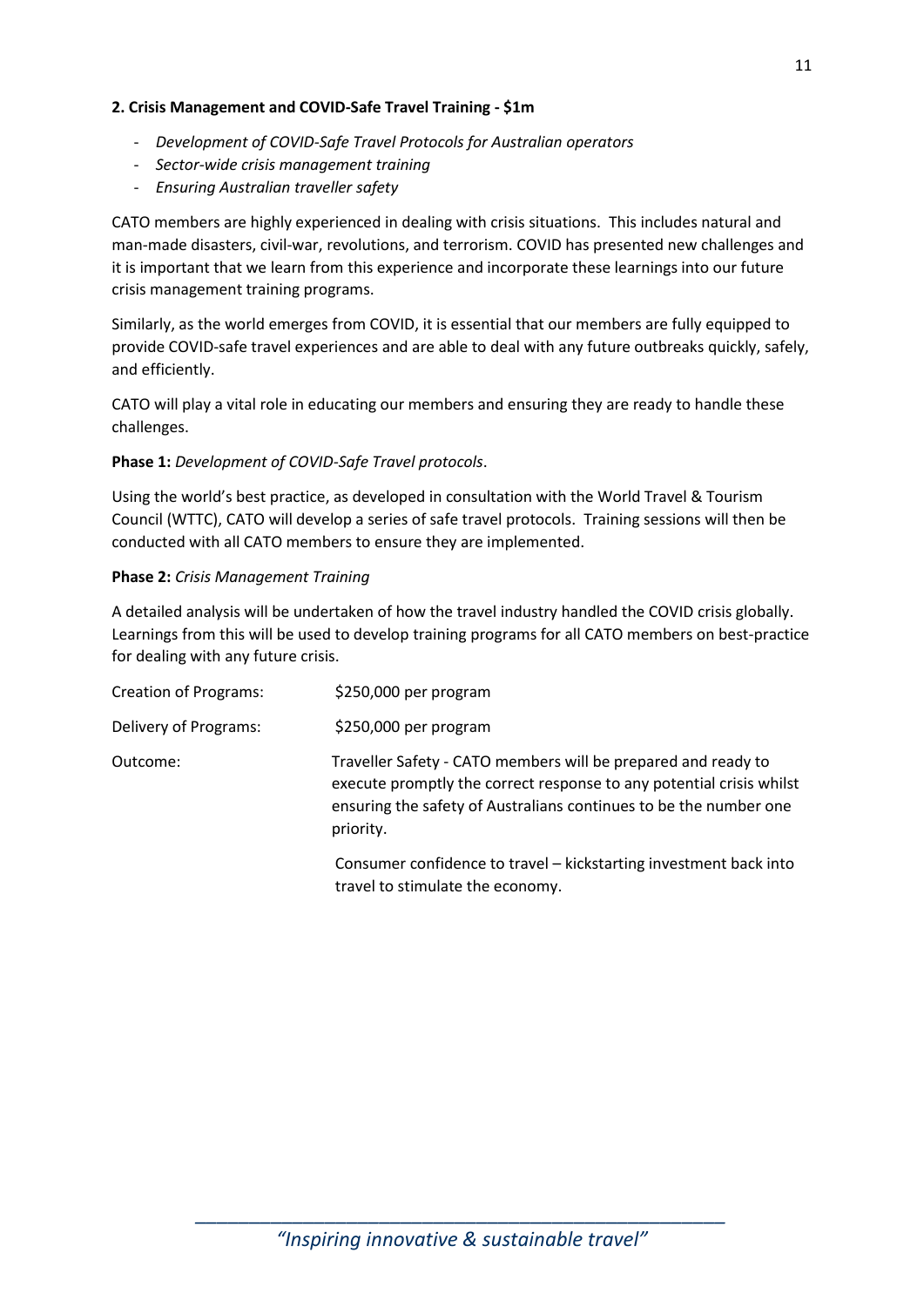# **3. COVID-Safe Travel Marketing to Restore Consumer Confidence - \$5m**

- *Increased consumer confidence*
- *Business sustainability*
- *Increased employment opportunity*
- *Reduced pressure on DFAT*
- *Kickstart economy*

Consumer confidence will be key to kick starting international travel and stimulating the economy.

CATO plays a key role in distributing DFAT Smart Traveller Travel Advisory information. In a post-COVID world, ensuring Australians are aware of industry COVID-safe travel protocols is vital to restore confidence and aid in the recovery of jobs.

The association will also play an important role in assuring Australians of our safe travel measures by promoting our licensed members using the WTTC COVID Safe Travel Stamp.

CATO is uniquely positioned to get this message across to both consumers and trade at the time of decision making. Our members are also uniquely positioned to reinforce this message whilst Australians are actually travelling, placing further emphasis on traveller safety.

We propose to use the above funds to develop and deliver a comprehensive marketing plan to highlight the COVID-Safe Travel message. This plan will include:

- Development of comprehensive COVID-Safe Travel messaging around how the Australian Travel Industry is supporting safe travel protocols and explaining what the COVID Safe Travel Stamp means to consumers
- Execution of a National Consumer Marketing Campaign (online and print) to reach Australian travellers at the booking and decision-making stage. This will be done through various channels including (but not limited to) national television, radio, a wide range of digital channels, traditional print media and extensive trade focused communication.
- We will also develop a series of short videos for online purposes for travellers to educate them on the importance of travel safety. This will include a video on how CATO works with DFAT, the role of DFAT consular assistance when something goes wrong and the importance of the DFAT Travel Advisories
- Implementation of a far-reaching trade and consumer public relations campaign for COVID Safe Travel.
- Execution of a trade marketing campaign to travel agents and industry partners via direct messaging, trade press and CATO publications.
- Creation of materials to reinforce the safe-travel message whilst travellers are overseas on travel services supplied by CATO members.

# **Outcomes**

- Employment: re-employment of 4,000 jobs comprising 2,000 direct employees of CATO members and a further 2,000 across travel agencies and ancillary businesses
- Increase GDP by stimulating the Australian economy through confidence to purchase travel.
- Keep our members in business as well as other sectors of the outbound travel industry (pre-COVID estimated at 40,000 jobs)
- Reach 11 million Australians to communicate COVID-Safe Messaging through our Marketing Campaigns.
- Reduced pressure of DFAT consular assistance programs.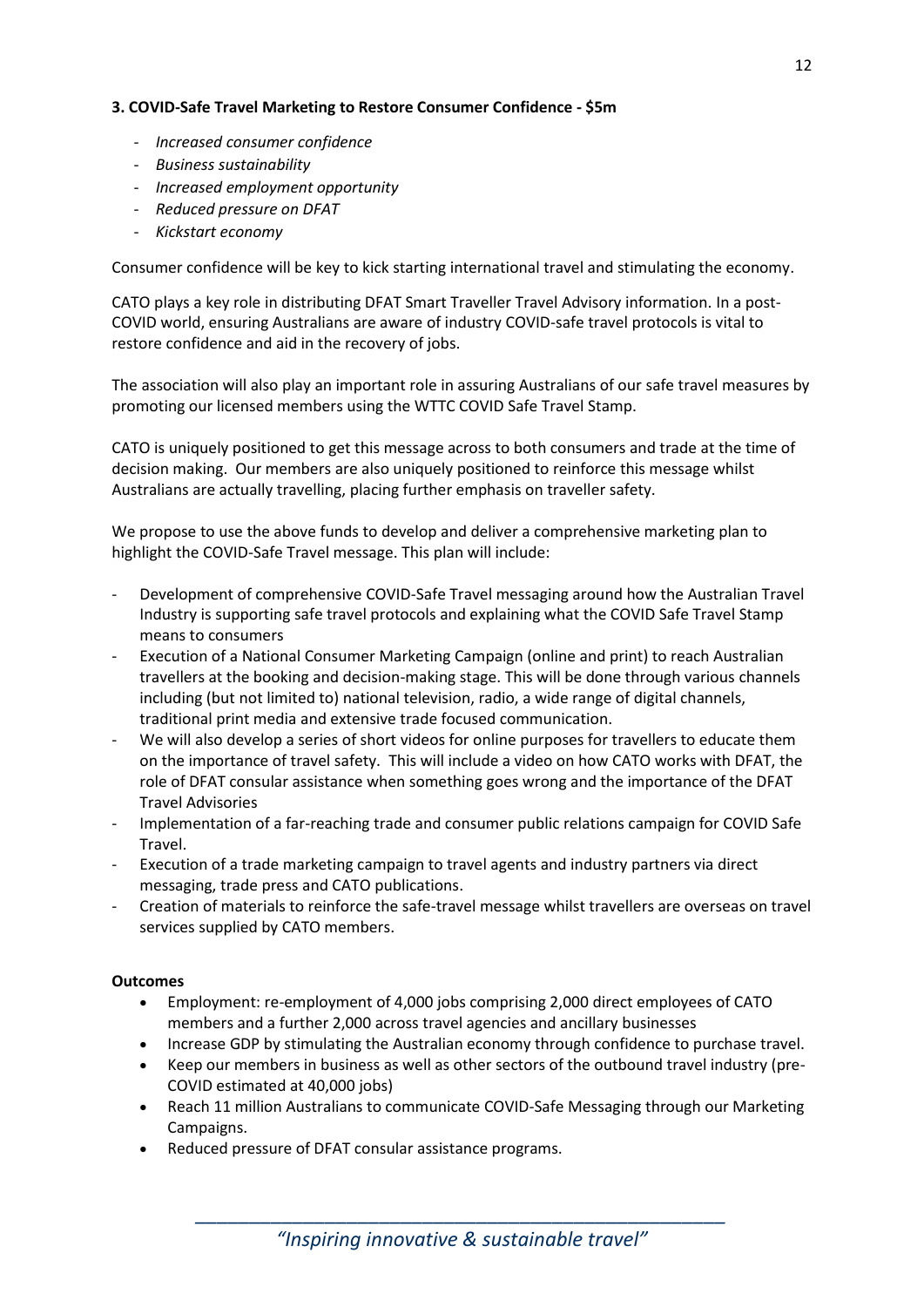# **4. Government Industry marketing fund - \$2m**

- *Business sustainability*
- *Kickstart economy*
- *Increased consumer confidence to travel*

As our members develop product for international travel, marketing materials are typically produced in brochure formats for both retail agencies and for the consumer, and significantly contribute to the booking of travel. For many tour operators and wholesalers, the spend on brochures can vary between \$75K to \$400K per business.

Many of our members will not have been able to produce brochures for 2020/2021 and 2021/2022 season is in doubt, which will have a significant impact on the available sales tools for travel agents and educational material for consumers when travel recommences.

Members also require financial assistance to attend and exhibit at travel expos and conferences when international travel re-opens. Travel expos are consumer events which are fundamental in the conversion of travel sales. Our wholesaler/tour operator/tourism board members purchase space and build stands to allow their attendance at these events to support retail travel agencies and educate consumers.

We are proposing an industry wide marketing grant be put in place which allows member businesses to apply directly to government for support to identify new, innovative, and dynamic forms of consumer interaction in the promotion of international travel.

The grant would offer up to \$125K per business to recover up to 50% of eligible market development expenditure through technology with a view to replacing the unsustainable creation of traditional brochures.

**CATO will ensure that all expenditure is with Australian based suppliers, so the total economic benefit is directed to protecting Australian jobs.** 

# **Outcome:**

- Keep our members in business as well as other sectors of the industry (up to 40,000 jobs).
- Increase GDP by stimulating the Australian economy through:
	- Confidence to purchase travel.
	- Supporting Australian based allied industries including print, design, event, and marketing companies.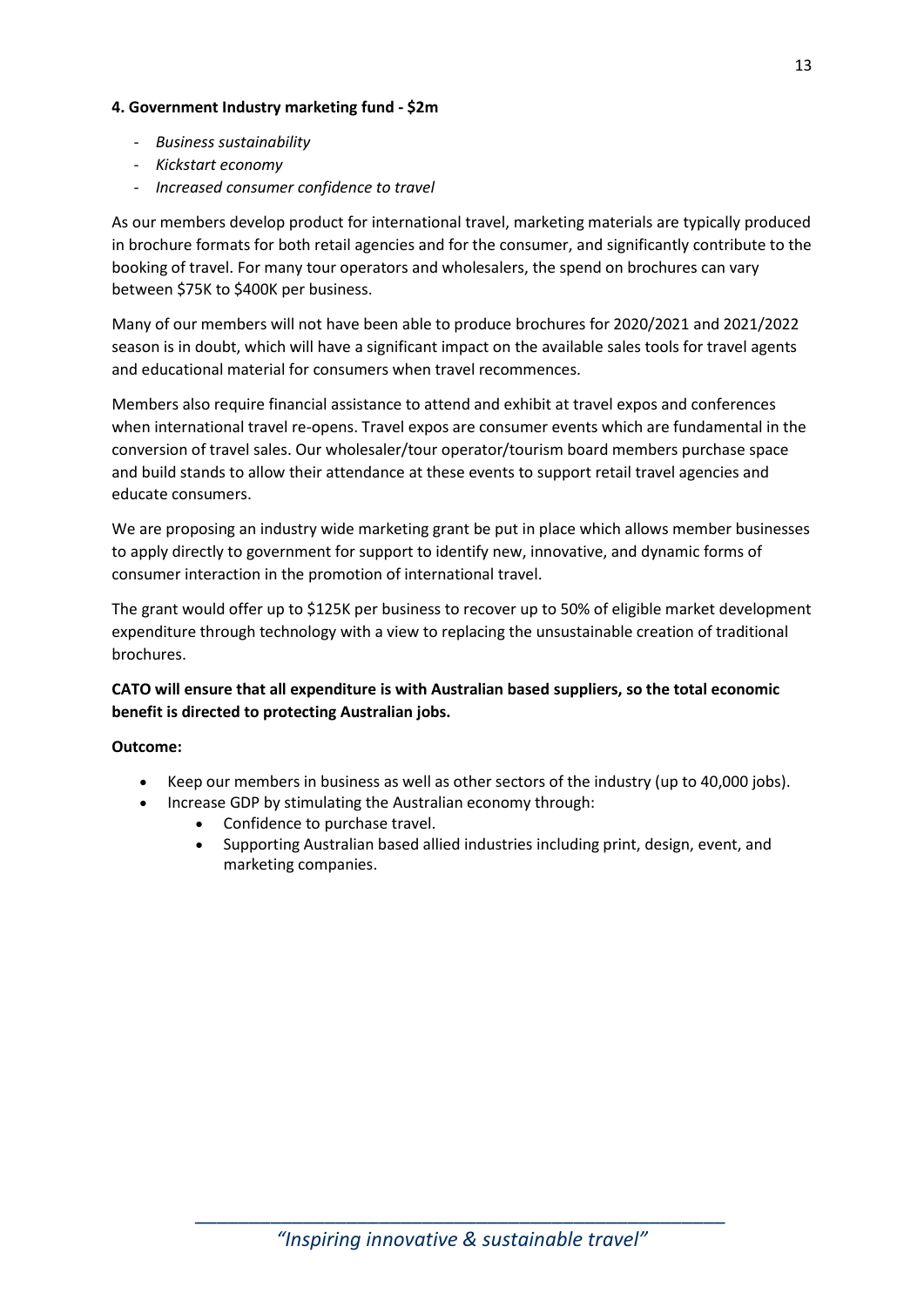# **5. COVID-Normal Booking Terms & Conditions and Consumer Law Advice - \$750k**

- *Increased consumer protection*
- *Flexibility for consumers in travel bookings*
- *Reduced complaints*

One of the key findings of the COVID crisis has been the confusion and stress caused by the lack of uniform booking terms & conditions. The ACCC saw a significant increase in travel related complaints and CATO is very cognisant of the need for reform.

Once travel recommences there is likely to be a period of uncertainty as heightened anxiety results in more health checks and subsequent refusal to allow passengers to complete their holidays. The industry needs to ensure both consumers and CATO members are protected through concise and consistent booking terms & conditions.

CATO is working with a Melbourne based law firm specialising in travel law to develop a core set of industry standard booking terms and conditions that are 'COVID-Normal' ready –clear and specific provisions to deal with disruption due to COVID-style outbreaks that support equitable outcomes for both operators and consumers are required for both business certainty and consumer protection and confidence.

Due to the complex and varied nature of the travel industry, CATO members will require specific legal advice on consumer obligations and legal risk, and to have additional bespoke provisions drafted to respond to requirements of specific business models.

Due to the financial impact of COVID-19, many CATO members will not have resources available to engage a law firm to obtain specific advice and to trade under COVID-normal booking conditions. Because of this, there is a real risk that significant consumer law issues will arise post-COVID, which will result in increased complaints to the ACCC and a reduction in consumer confidence. A reduction in consumer confidence will impede business recovery.

These funds will be used to ensure that all CATO members will be able to (a) obtain specific legal advice on their obligations to consumers in the 'COVID-normal' environment; (b) have access a core set of standardised booking terms & conditions; and (c) have bespoke provisions drafted to meet the specific requirements of their business model.

# **Outcomes**

- Reduced consumer complaints to ACCC about travel industry terms & conditions.
- Increased consumer confidence
- Reduced pressure on the courts system.
- Increased professionalism throughout the entire sector leading to better outcomes for consumers and CATO members.